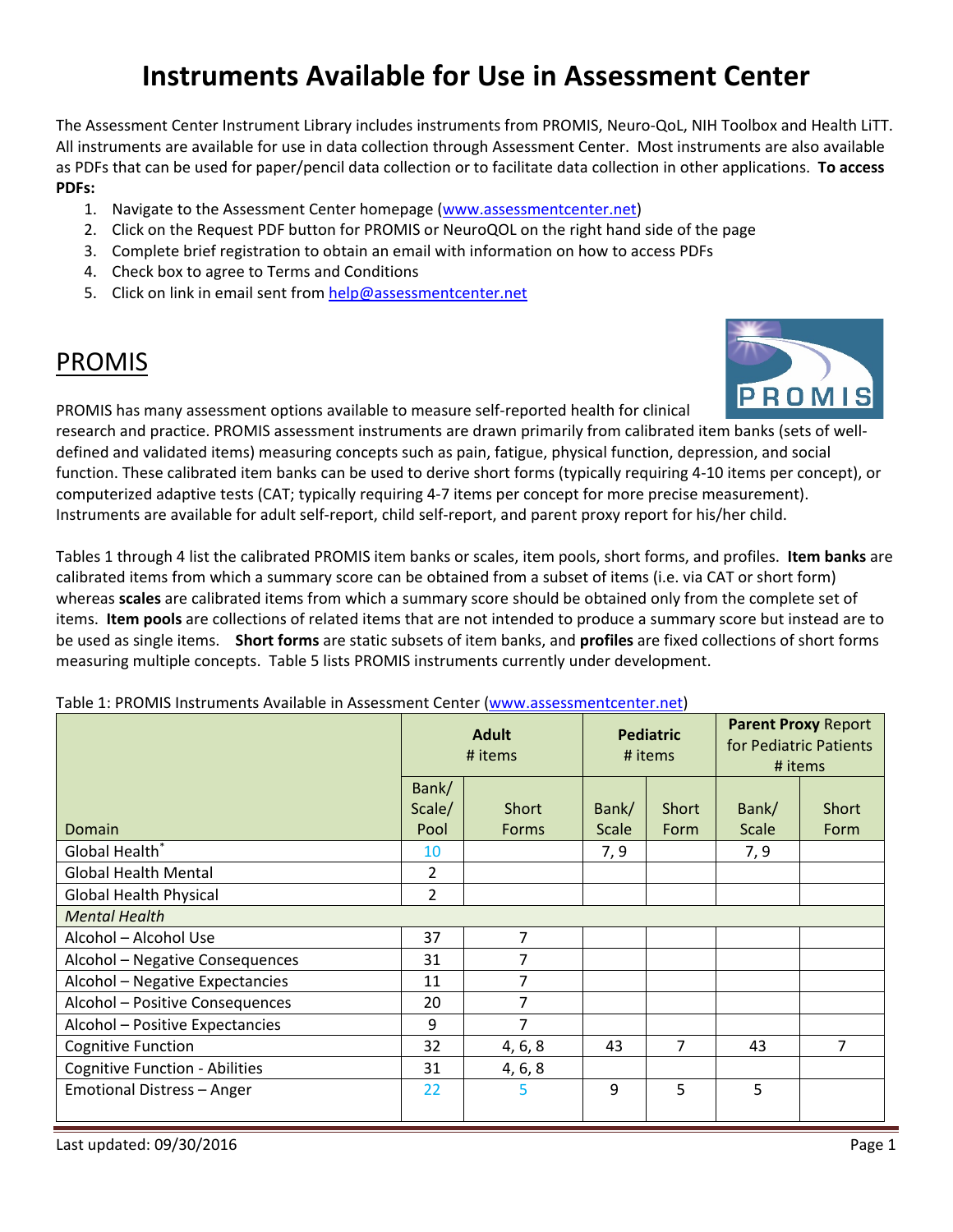|                                              | <b>Adult</b><br># items |               | <b>Pediatric</b><br># items |       | <b>Parent Proxy Report</b><br>for Pediatric Patients<br># items |       |
|----------------------------------------------|-------------------------|---------------|-----------------------------|-------|-----------------------------------------------------------------|-------|
|                                              | Bank/                   |               |                             |       |                                                                 |       |
|                                              | Scale/                  | Short         | Bank/                       | Short | Bank/                                                           | Short |
| Domain                                       | Pool                    | Forms         | <b>Scale</b>                | Form  | <b>Scale</b>                                                    | Form  |
| <b>Mental Health continued</b>               |                         |               |                             |       |                                                                 |       |
| <b>Emotional Distress - Anxiety</b>          | 29                      | 4, 6, 7, 8    | 15                          | 8     | 13                                                              | 8     |
| PROMIS-Cancer - Anxiety                      | 22                      |               |                             |       |                                                                 |       |
| <b>Emotional Distress - Depression</b>       | 28                      | 4, 6, 8a, 8b  | 14                          | 8     | 13                                                              | 6     |
| PROMIS-Cancer - Depression                   | 30                      |               |                             |       |                                                                 |       |
| Life Satisfaction                            |                         |               | 42                          | 4, 8  | 42                                                              | 4, 8  |
| <b>Meaning and Purpose</b>                   |                         |               | 44                          | 4, 8  | 44                                                              | 4, 8  |
| <b>Positive Affect</b>                       |                         |               | 39                          | 4, 8  | 39                                                              | 4, 8  |
| Psychological Stress Experiences             |                         |               | 19                          | 4, 8  | 12                                                              | 4, 8  |
| Psychosocial Illness Impact - Negative       | 32                      | 4, 8          |                             |       |                                                                 |       |
| Psychosocial Illness Impact - Positive       | 39                      | 4,8           |                             |       |                                                                 |       |
| Self-Efficacy - Manage Daily Activities      | 35                      | 4,8           |                             |       |                                                                 |       |
| Self-Efficacy - Manage Emotions              | 25                      | 4, 8          |                             |       |                                                                 |       |
| Self-Efficacy - Manage Meds/Treatment        | 26                      | 4,8           |                             |       |                                                                 |       |
| Self-Efficacy - Manage Social Interactions   | 23                      | 4,8           |                             |       |                                                                 |       |
| Self-Efficacy - Manage Symptoms              | 28                      | 4,8           |                             |       |                                                                 |       |
| Smoking - Coping Expectancies                | 11;                     |               |                             |       |                                                                 |       |
| All Smokers; Daily Smokers; Nondaily Smokers | 15; 18                  | 4; 4; 4       |                             |       |                                                                 |       |
| Smoking - Emotional/Sensory Expectancies     | 15;                     | 6; 6; 6       |                             |       |                                                                 |       |
| All Smokers; Daily Smokers; Nondaily Smokers | 16; 17                  |               |                             |       |                                                                 |       |
| Smoking - Negative Health Expectancies       | 12;                     | 6; 6; 6       |                             |       |                                                                 |       |
| All Smokers; Daily Smokers; Nondaily Smokers | 19; 18                  |               |                             |       |                                                                 |       |
| Smoking - Negative Psychosocial Expectancies | 14;                     | 6; 6; 6       |                             |       |                                                                 |       |
| All Smokers; Daily Smokers; Nondaily Smokers | 20; 15                  |               |                             |       |                                                                 |       |
| Smoking - Nicotine Dependence                | 20;                     | 4,8; 4,8; 4,8 |                             |       |                                                                 |       |
| All Smokers; Daily Smokers; Nondaily Smokers | 27; 27                  |               |                             |       |                                                                 |       |
| Smoking - Social Motivations                 | 7; 12;                  | 4; 4; 4       |                             |       |                                                                 |       |
| All Smokers; Daily Smokers; Nondaily Smokers | 12                      |               |                             |       |                                                                 |       |
| <b>Physical Health</b>                       |                         |               |                             |       |                                                                 |       |
| Asthma Impact                                |                         |               | 17                          | 8     | 17                                                              | 8     |
| Dyspnea - Activity Motivation                | 8                       |               |                             |       |                                                                 |       |
| Dyspnea - Activity Requirements              | $\overline{\mathbf{4}}$ |               |                             |       |                                                                 |       |
| Dyspnea - Airborne Exposure                  | 6                       |               |                             |       |                                                                 |       |
| Dyspnea - Assistive Devices                  | 7                       |               |                             |       |                                                                 |       |
| Dyspnea - Characteristics                    | 5                       |               |                             |       |                                                                 |       |
| Dyspnea - Emotional Response                 | 8                       |               |                             |       |                                                                 |       |
| Dyspnea - Functional Limitations             | 33                      | 10            |                             |       |                                                                 |       |
| Dyspnea - Task Avoidance                     | 4                       |               |                             |       |                                                                 |       |
| Dyspnea - Time Extension                     | 8                       |               |                             |       |                                                                 |       |
| Dyspnea - Severity                           | 33                      | 10            |                             |       |                                                                 |       |
| <b>Gastrointestinal Belly Pain</b>           | 5                       |               |                             |       |                                                                 |       |
| Gastrointestinal Bowel Incontinence          | 4                       |               |                             |       |                                                                 |       |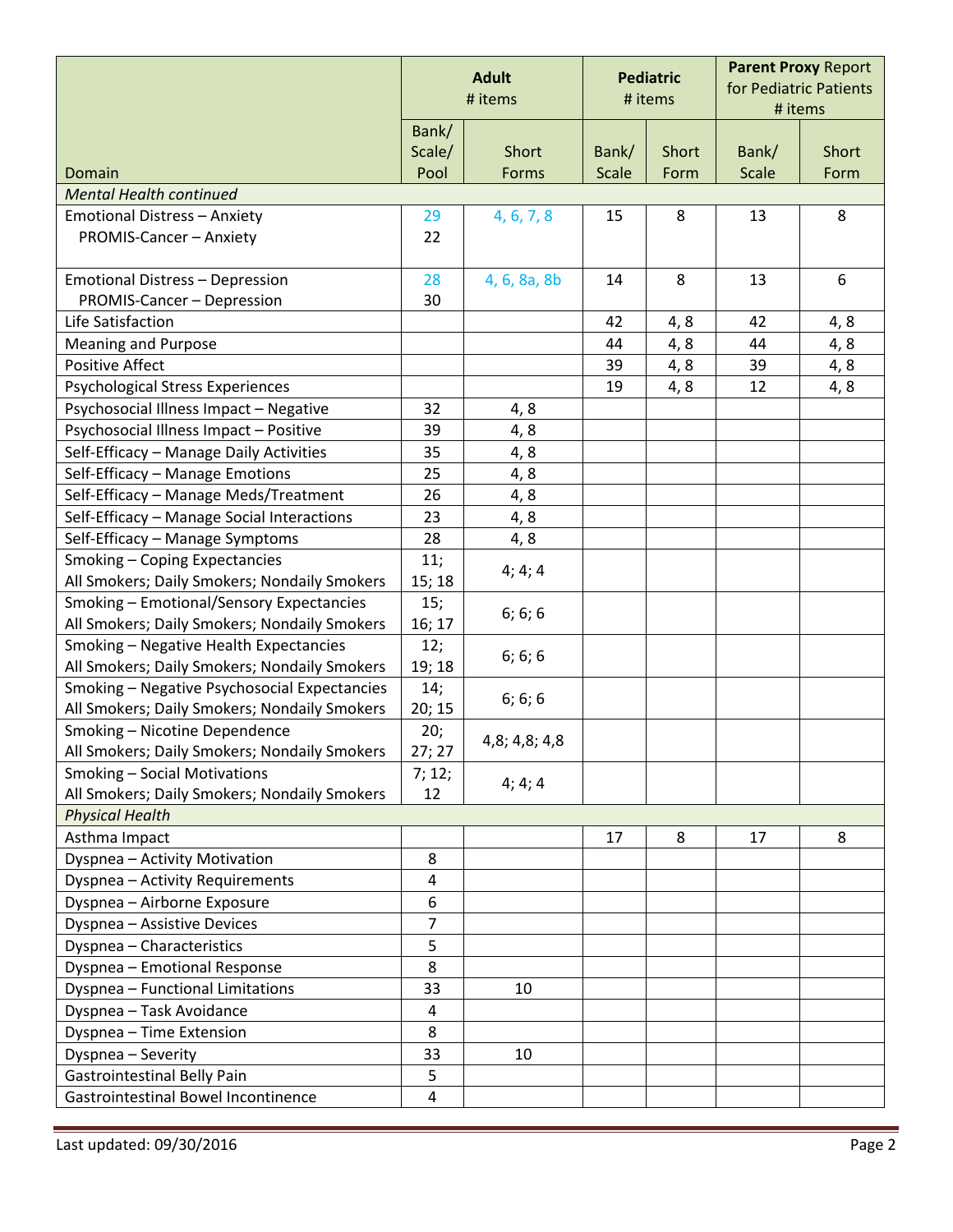|                                               | <b>Adult</b><br># items |                  | <b>Pediatric</b><br># items |               | <b>Parent Proxy Report</b><br>for Pediatric Patients<br># items |               |
|-----------------------------------------------|-------------------------|------------------|-----------------------------|---------------|-----------------------------------------------------------------|---------------|
|                                               | Bank/                   |                  |                             |               |                                                                 |               |
| Domain                                        | Scale/<br>Pool          | Short<br>Forms   | Bank/<br><b>Scale</b>       | Short<br>Form | Bank/<br><b>Scale</b>                                           | Short<br>Form |
| <b>Physical Health continued</b>              |                         |                  |                             |               |                                                                 |               |
| <b>Gastrointestinal Constipation</b>          | 9                       |                  |                             |               |                                                                 |               |
| <b>Gastrointestinal Diarrhea</b>              | 6                       |                  |                             |               |                                                                 |               |
| <b>Gastrointestinal Disrupted Swallowing</b>  | $\overline{7}$          |                  |                             |               |                                                                 |               |
| <b>Gastrointestinal Gas and Bloating</b>      | 13                      |                  |                             |               |                                                                 |               |
| Gastrointestinal Gastroesophageal Reflux      | 13                      |                  |                             |               |                                                                 |               |
| Gastrointestinal Nausea and Vomiting          | $\overline{\mathbf{4}}$ |                  |                             |               |                                                                 |               |
| Fatigue                                       | 95                      | 4, 6, 7, 8       | 25                          | 10            | 23                                                              | 10            |
| PROMIS-Cancer - Fatigue                       | 54                      |                  |                             |               |                                                                 |               |
| Pain - Behavior                               | 39                      | 7                | 47                          | 8             | 51                                                              | 8             |
| Pain - Interference                           | 40                      | 4, 6a, 6b, 8     | 20                          | 8             | 13                                                              | 8             |
| PROMIS-Cancer - Pain Interference             | 35                      |                  |                             |               |                                                                 |               |
| Pain Intensity                                | $\overline{\mathbf{3}}$ |                  |                             |               |                                                                 |               |
| Pain Quality - Neuropathic Pain               | 5                       |                  |                             |               |                                                                 |               |
| Pain Quality - Nociceptive Pain               | 5                       |                  |                             |               |                                                                 |               |
| <b>Physical Activity</b>                      |                         |                  | 10                          | 4, 8          | 10                                                              | 4, 8          |
| <b>Physical Function</b>                      | 165                     | 4, 6, 8, 10a, 20 |                             |               |                                                                 |               |
| PROMIS-Cancer - Physical Function             | 45                      | 10 <sub>b</sub>  |                             |               |                                                                 |               |
| - Mobility                                    | 15                      |                  | 24                          | 8             | 23                                                              | 8             |
| - Upper Extremity                             | 146                     | $\overline{7}$   | 34                          | 8             | 29                                                              | 8             |
| Physical Function for Samples with Mobility   |                         |                  |                             |               |                                                                 |               |
| <b>Aid Users</b>                              | 114                     | 11               |                             |               |                                                                 |               |
| <b>Physical Stress Experience</b>             |                         |                  | 26                          | 4,8           | 26                                                              | 4, 8          |
| Sexual Function and Satisfaction: Erectile    | 8                       |                  |                             |               |                                                                 |               |
| Function                                      |                         |                  |                             |               |                                                                 |               |
| Sexual Function and Satisfaction: Global      | $\overline{7}$          |                  |                             |               |                                                                 |               |
| Satisfaction with Sex Life                    |                         |                  |                             |               |                                                                 |               |
| Sexual Function and Satisfaction: Interest in | 4                       |                  |                             |               |                                                                 |               |
| Sexual Activity                               |                         |                  |                             |               |                                                                 |               |
| Sexual Function and Satisfaction: Lubrication | 8                       |                  |                             |               |                                                                 |               |
| Sexual Function and Satisfaction: Vaginal     | 10                      |                  |                             |               |                                                                 |               |
| Discomfort                                    |                         |                  |                             |               |                                                                 |               |
| Sexual Function and Satisfaction: Anal        | 5                       |                  |                             |               |                                                                 |               |
| Discomfort (uncalibrated item pool)           |                         |                  |                             |               |                                                                 |               |
| Sexual Function and Satisfaction: Interfering | 10                      |                  |                             |               |                                                                 |               |
| Factors (uncalibrated item pool)              |                         |                  |                             |               |                                                                 |               |
| Sexual Function and Satisfaction: Orgasm      | 3                       |                  |                             |               |                                                                 |               |
| (uncalibrated item pool)                      |                         |                  |                             |               |                                                                 |               |
| Sexual Function and Satisfaction: Therapeutic | 9                       |                  |                             |               |                                                                 |               |
| Aids (uncalibrated item pool)                 |                         |                  |                             |               |                                                                 |               |
| Sexual Function and Satisfaction: Sexual      | 12                      |                  |                             |               |                                                                 |               |
| Activities (uncalibrated item pool)           |                         |                  |                             |               |                                                                 |               |
|                                               |                         |                  |                             |               |                                                                 |               |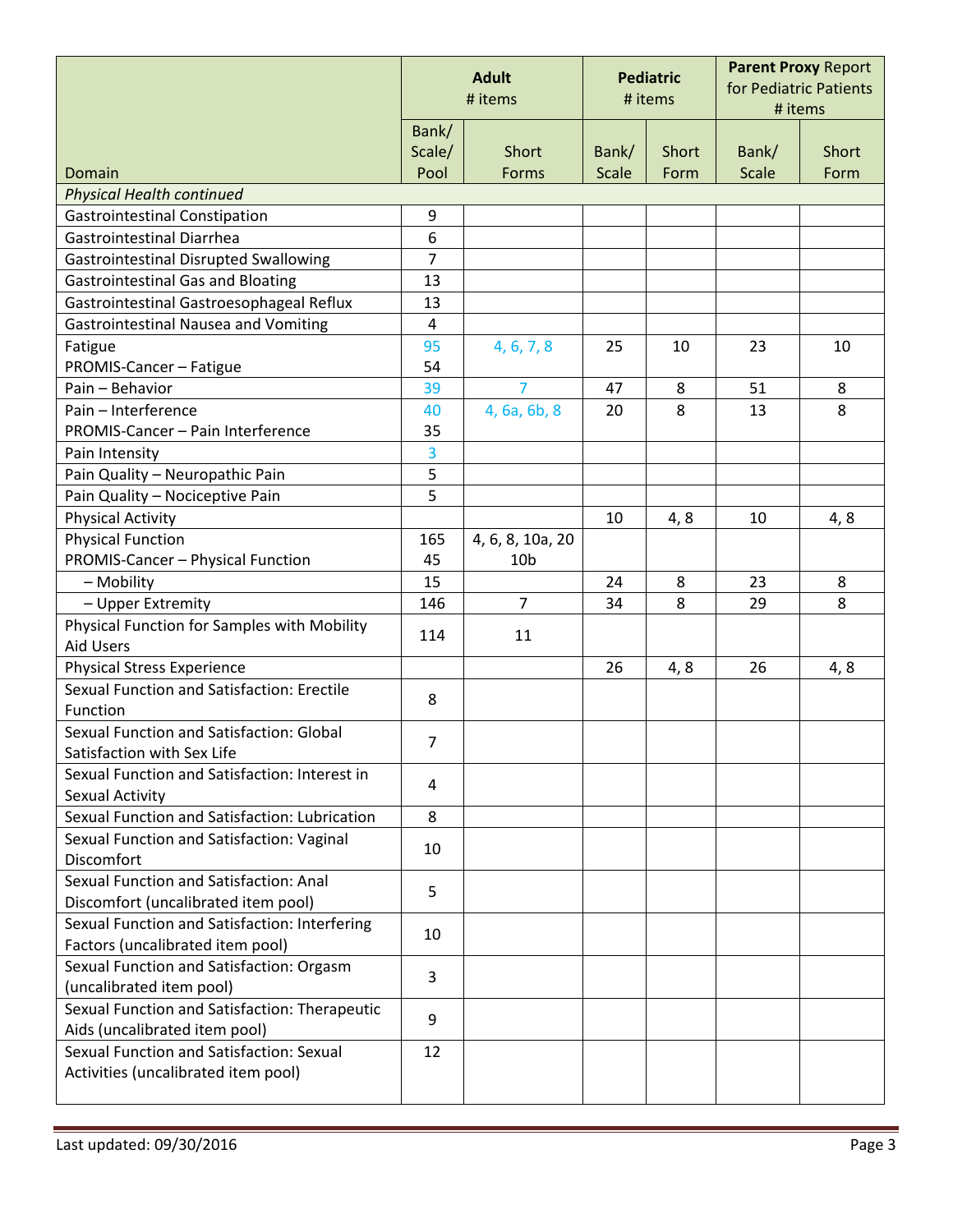|                                                                                 | <b>Adult</b><br># items |              | <b>Pediatric</b><br># items |       | <b>Parent Proxy Report</b><br>for Pediatric Patients<br># items |                |  |
|---------------------------------------------------------------------------------|-------------------------|--------------|-----------------------------|-------|-----------------------------------------------------------------|----------------|--|
|                                                                                 | Bank/<br>Scale/         | Short        | Bank/                       | Short | Bank/                                                           | <b>Short</b>   |  |
| Domain                                                                          | Pool                    | Forms        | <b>Scale</b>                | Form  | <b>Scale</b>                                                    | Form           |  |
| <b>Physical Health continued</b>                                                |                         |              |                             |       |                                                                 |                |  |
| Sexual Function and Satisfaction Screener<br>Questions (uncalibrated item pool) | 3                       |              |                             |       |                                                                 |                |  |
| Sleep Disturbance                                                               | 27                      | 4, 6, 8a, 8b |                             |       |                                                                 |                |  |
| Sleep-Related Impairment                                                        | 16                      | 8            |                             |       |                                                                 |                |  |
| Strength Impact                                                                 |                         |              | 12                          | 4, 8  | 12                                                              | 4, 8           |  |
| <b>Social Health</b>                                                            |                         |              |                             |       |                                                                 |                |  |
| Ability to Participate in Social Roles and<br>Activities                        | 35                      | 4, 6, 8      |                             |       |                                                                 |                |  |
| Companionship                                                                   | 6                       | 4            |                             |       |                                                                 |                |  |
| <b>Emotional Support</b>                                                        | 16                      | 4, 6, 8      |                             |       |                                                                 |                |  |
| <b>Informational Support</b>                                                    | 10                      | 4, 6, 8      |                             |       |                                                                 |                |  |
| <b>Instrumental Support</b>                                                     | 11                      | 4, 6, 8      |                             |       |                                                                 |                |  |
| Satisfaction with Participation in Discretionary<br>Social Activities (v1.0)    | 12                      | 7            |                             |       |                                                                 |                |  |
| Satisfaction with Participation in Social Roles<br>(v1.0)                       | 14                      | 4, 6, 7, 8   |                             |       |                                                                 |                |  |
| Satisfaction with Social Roles and Activities<br>(v2.0)                         | 44                      | 4, 6, 8      |                             |       |                                                                 |                |  |
| Peer Relationships                                                              |                         |              | 15                          | 8     | 15                                                              | $\overline{7}$ |  |
| Social Isolation                                                                | 14                      | 4, 6, 8      |                             |       |                                                                 |                |  |

\* The Global Health instrument is scored into physical and mental health summary scores.

Instruments in black are only available in English. Instruments in blue are available in English and Spanish within Assessment Center. Other languages are available upon request (healthmeasures@northwestern.edu)

## Table 2: PROMIS Adult Profile Instruments Available on Assessment Center [\(www.assessmentcenter.net\)](http://www.assessmentcenter.net/)

| Domain                                                | <b>PROMIS-29 v2.0</b> | <b>PROMIS-43 v2.0</b> | <b>PROMIS-57 v2.0</b> |
|-------------------------------------------------------|-----------------------|-----------------------|-----------------------|
|                                                       |                       | # Items               |                       |
| <b>Emotional Distress - Anxiety</b>                   |                       |                       |                       |
| <b>Emotional Distress - Depression</b>                |                       |                       |                       |
| Fatigue                                               |                       |                       |                       |
| Pain - Interference                                   |                       | h                     |                       |
| Pain - Intensity                                      |                       |                       |                       |
| <b>Physical Function</b>                              |                       |                       |                       |
| Sleep Disturbance                                     |                       |                       |                       |
| Ability to Participate in Social Roles and Activities |                       |                       |                       |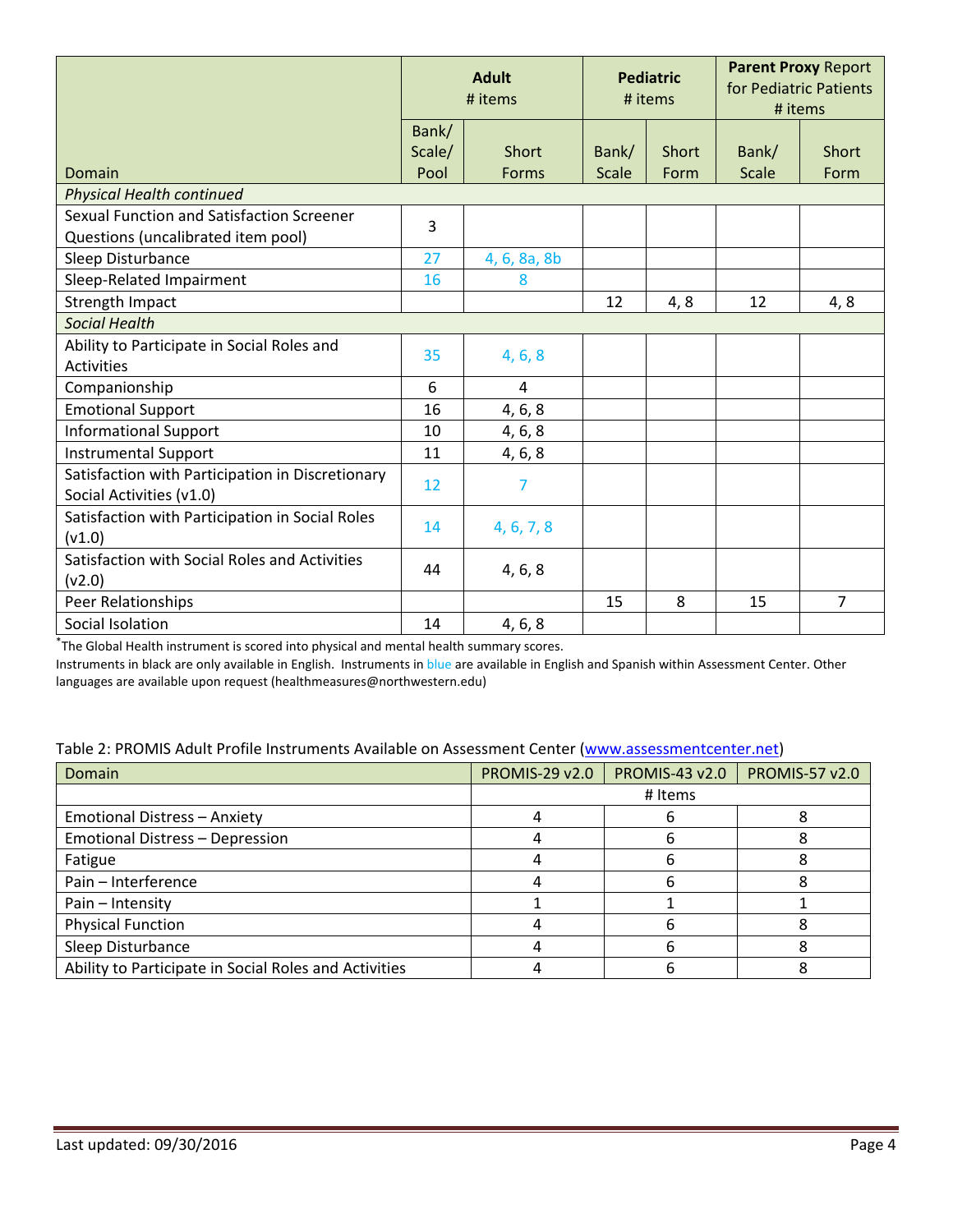## Table 3: PROMIS Pediatric Profile Instruments Available on Assessment Center [\(www.assessmentcenter.net\)](http://www.assessmentcenter.net/)

|                                        | <b>PROMIS</b>     | <b>PROMIS</b>     | <b>PROMIS</b>     |  |  |
|----------------------------------------|-------------------|-------------------|-------------------|--|--|
| Domain                                 | Pediatric 25 v2.0 | Pediatric 37 v2.0 | Pediatric 49 v2.0 |  |  |
|                                        | # Items           |                   |                   |  |  |
| <b>Emotional Distress - Anxiety</b>    |                   |                   |                   |  |  |
| <b>Emotional Distress - Depression</b> |                   | h                 |                   |  |  |
| Fatigue                                |                   | h                 |                   |  |  |
| Pain - Interference                    |                   |                   |                   |  |  |
| Pain - Intensity                       |                   |                   |                   |  |  |
| Physical Function - Mobility           |                   | h                 |                   |  |  |
| Peer Relationships                     |                   |                   |                   |  |  |

## Table 4: PROMIS Parent Proxy Profile Instruments Available on Assessment Center [\(www.assessmentcenter.net\)](http://www.assessmentcenter.net/)

|                                        | <b>PROMIS Parent</b> | <b>PROMIS Parent</b> |               |
|----------------------------------------|----------------------|----------------------|---------------|
| Domain                                 | Proxy 25 v2.0        | Proxy 37 v2.0        | Proxy 49 v2.0 |
|                                        |                      | # Items              |               |
| <b>Emotional Distress - Anxiety</b>    |                      |                      |               |
| <b>Emotional Distress - Depression</b> |                      |                      |               |
| Fatigue                                |                      | h                    |               |
| Pain - Interference                    |                      | h                    |               |
| Pain - Intensity                       |                      |                      |               |
| Physical Function - Mobility           |                      |                      |               |
| Peer Relationships                     |                      |                      |               |

## Table 5: PROMIS Sexual Function Brief Profiles v1.0

|                                   |           |              | <b>Both Genders (skips</b> |  |
|-----------------------------------|-----------|--------------|----------------------------|--|
|                                   | Men       | Women        | inappropriate gender       |  |
| Domain                            | (8 items) | $(11$ items) | questions)                 |  |
|                                   | # Items   |              |                            |  |
| Interest in Sexual Activity       |           |              |                            |  |
| Orgasm                            |           |              |                            |  |
| Global Satisfaction with Sex Life |           |              |                            |  |
| <b>Erectile Function</b>          |           |              |                            |  |
| Lubrication                       |           |              |                            |  |
| <b>Vaginal Discomfort</b>         |           |              |                            |  |

### Table 6: PROMIS Instruments to Be Available in 2016

| Domain                                                                      | <b>Target Population</b> |
|-----------------------------------------------------------------------------|--------------------------|
| Sexual Function & Satisfaction v2.0 (Satisfaction with Sex Life, Orgasm -   | Adult                    |
| Ability, Orgasm - Pleasure, Oral Dryness with Sexual Activity, Oral         |                          |
| Discomfort with Sexual Activity, Interest in Sexual Activity, Factors       |                          |
| Interfering with Sexual Satisfaction, Anal Discomfort with Sexual Activity, |                          |
| Bother Regarding Sexual Function, Vulvar Discomfort with Sexual Activity    |                          |
| - Labial, Vulvar Discomfort with Sexual Activity - Clitoral, Vaginal        |                          |
| Discomfort with Sexual Activity, Therapeutic Aids for Sexual Activity,      |                          |
| Sexual Activities)                                                          |                          |
| Substance Use                                                               | Adult                    |
| <b>Family Relationships</b>                                                 | Pediatric, Parent Proxy  |
| Pain Behavior                                                               | Pediatric, Parent Proxy  |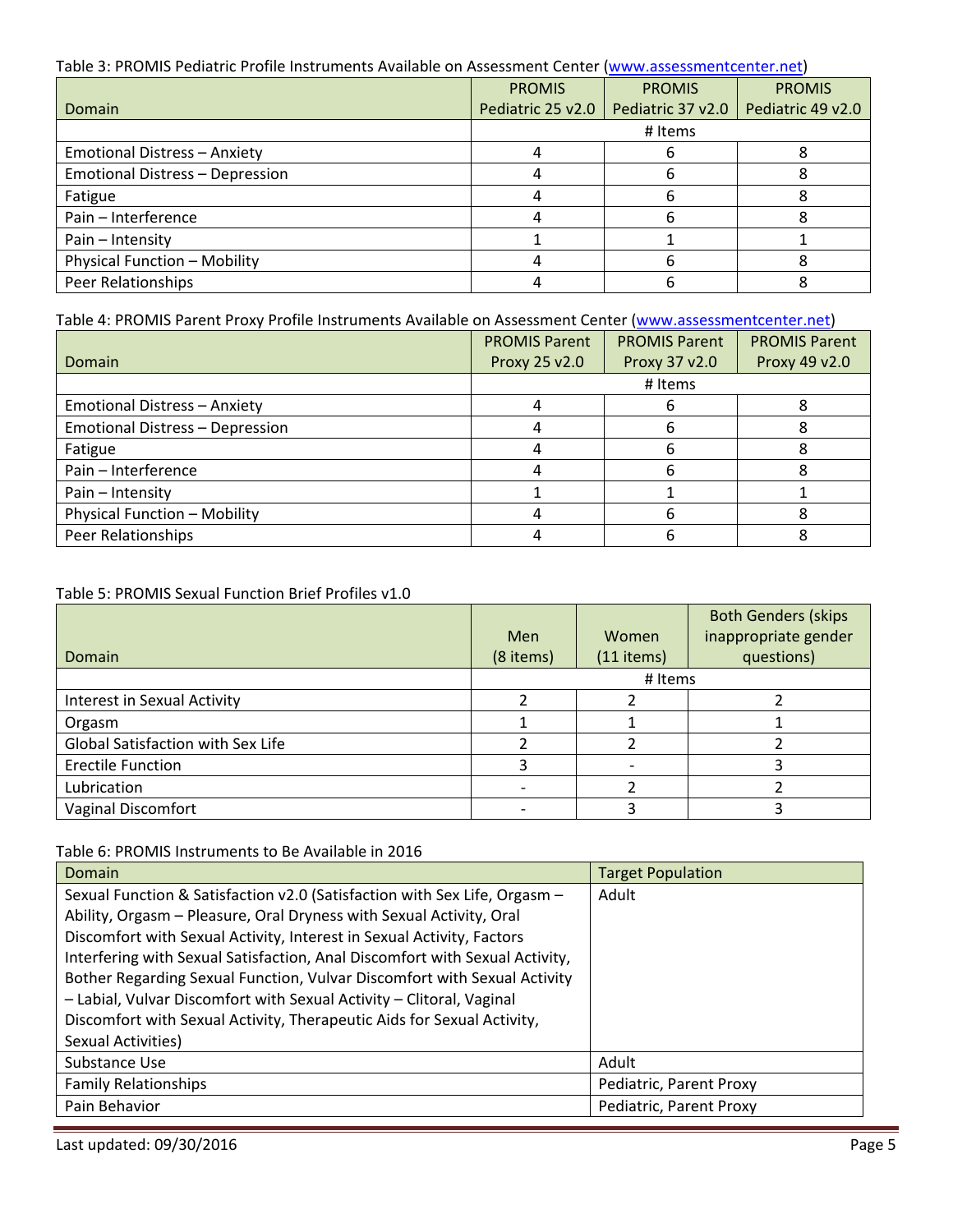# Neuro o QoL Neurological Disorders

Neuro-QoL is a set of self-report measures that assesses the health-related quality of life (HRQOL) of adults and children with neurological disorders. Neuro-QoL is comprised of item banks and scales that evaluate symptoms, concerns, and issues that are relevant across disorders (generic measures) along with instruments that assess areas most relevant for specific patient populations (targeted). Both self- and proxy-report versions are available. The Neuro-QoL instruments enable within-disease as well as cross-disease comparisons and are intended for use in both neurology clinical trials and clinical practice. Neuro-QoL instruments were validated in the following conditions: stroke, multiple sclerosis, amyotrophic lateral sclerosis, Parkinson's disease, pediatric and adult epilepsy, and muscular dystrophy.

Most Neuro-QoL instruments are calibrated item banks that can be administered as a computerized adaptive test (CAT) or as fixed-length short forms. T-scores are produced from the item-level calibrations. The remaining instruments are uncalibrated unidimensional scales. Some or all items can be administered with the sum or the total raw score used in analyses. The following instruments are included in Assessment Center.

|                                            |                        | <b>Adult</b> |                   | <b>Pediatric</b> |                   |
|--------------------------------------------|------------------------|--------------|-------------------|------------------|-------------------|
|                                            |                        |              | # items           | (ages 8-17)      |                   |
|                                            |                        |              |                   |                  | # items           |
| <b>Domain</b>                              | <b>Format</b>          | <b>Bank</b>  | <b>Short</b>      | <b>Bank</b>      | <b>Short</b>      |
|                                            | <b>Adult/Pediatric</b> |              | <b>Form/Scale</b> |                  | <b>Form/Scale</b> |
| <b>Anxiety</b>                             | Bank/Bank              | 21           | 8                 | 19               | 8                 |
| <b>Depression</b>                          | Bank/Bank              | 24           | 8                 | 16               | 8                 |
| Anger                                      | NA/Short Form          |              |                   |                  | 8                 |
| <b>Fatigue</b>                             | Bank/Bank              | 19           | 8                 | $11***$          | 8                 |
| <b>Upper Extremity Function - Fine</b>     | Bank/Scale             | 20           | 8                 |                  | 20                |
| <b>Motor, ADL</b>                          |                        |              |                   |                  |                   |
| Lower Extremity Function -                 | Bank/Scale             | 19           | 8                 |                  | 20                |
| <b>Mobility</b>                            |                        |              |                   |                  |                   |
| <b>Cognitive Function</b>                  | Bank/Bank              | 28/26        | 8                 | 14               | 8                 |
| <b>Emotional and Behavioral</b>            | Bank/NA                | 18           | 8                 |                  |                   |
| <b>Dyscontrol</b>                          |                        |              |                   |                  |                   |
| <b>Positive Affect and Well-Being</b>      | Bank/NA                | 23           | 9                 |                  |                   |
| <b>Sleep Disturbance</b>                   | Short Form /NA         |              | 8                 |                  |                   |
| <b>Ability to Participate in Social</b>    | Bank/NA                | 45/43        | 8/7               |                  |                   |
| <b>Roles and Activities</b>                |                        |              |                   |                  |                   |
| <b>Satisfaction with Social Roles and</b>  | Bank/NA                | 45/43        | 8                 |                  |                   |
| <b>Activities</b>                          |                        |              |                   |                  |                   |
| <b>Social Relations - Interaction with</b> | NA/Bank                |              |                   | 16/14            | 8                 |
| <b>Peers</b>                               |                        |              |                   |                  |                   |
| <b>Social Relations- Interaction with</b>  | NA/ Item Pool          |              |                   |                  | $q*$              |
| <b>Adults</b>                              |                        |              |                   |                  |                   |

Table 6: Neuro-QoL Instruments Available in Assessment Center [\(www.assessmentcenter.net\)](http://www.assessmentcenter.net/)

Last updated: 09/30/2016 **Page 6**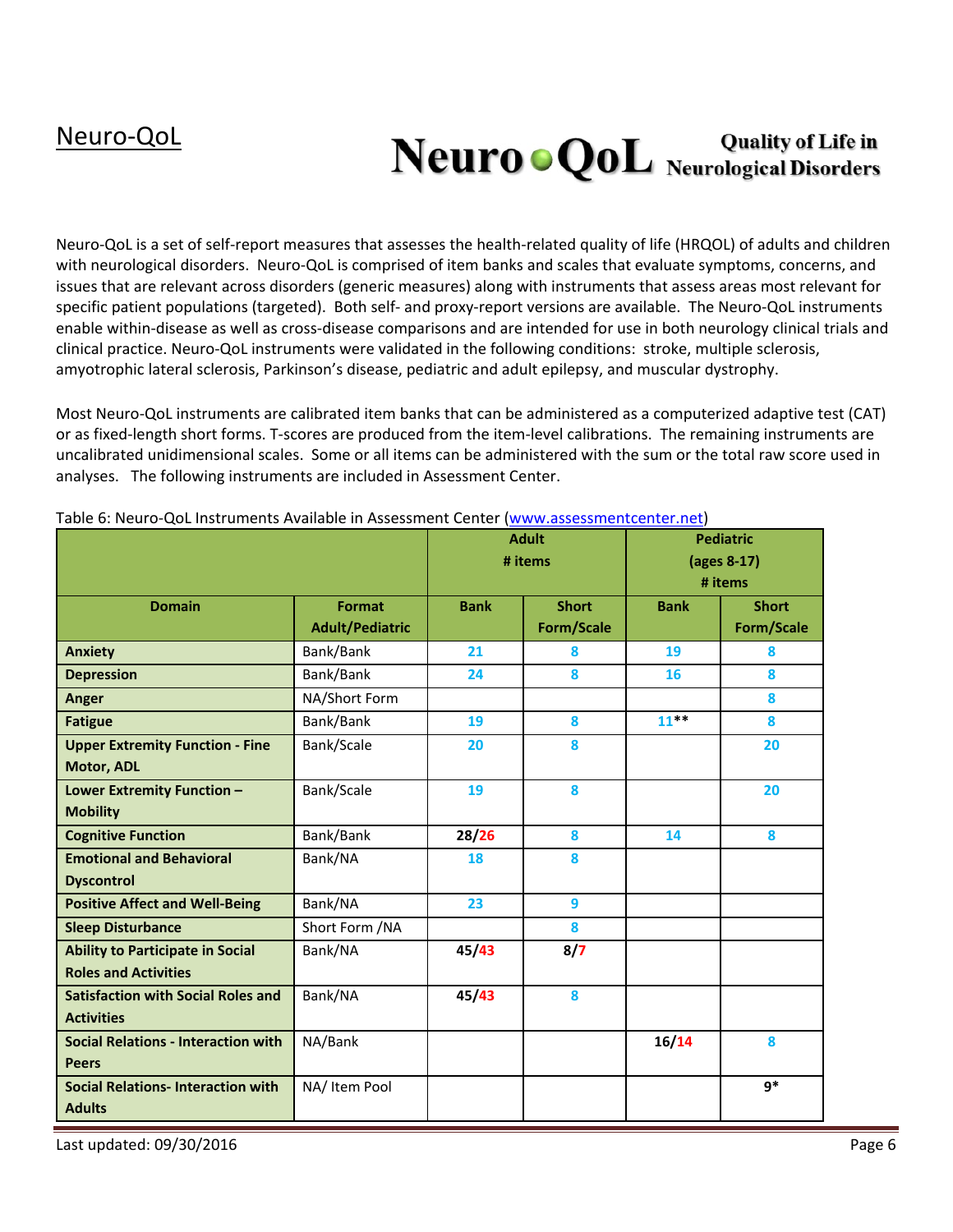|                                 |                                         | <b>Adult</b><br># items |                            | <b>Pediatric</b><br>(ages 8-17)<br># items |                            |
|---------------------------------|-----------------------------------------|-------------------------|----------------------------|--------------------------------------------|----------------------------|
| <b>Domain</b>                   | <b>Format</b><br><b>Adult/Pediatric</b> | <b>Bank</b>             | <b>Short</b><br>Form/Scale | <b>Bank</b>                                | <b>Short</b><br>Form/Scale |
| <b>Stigma</b>                   | Bank/Bank                               | 24                      | 8                          | 18                                         | 8                          |
| Pain                            | NA/ Short Form                          |                         |                            |                                            | 10                         |
| <b>Communication</b>            | Scale/NA                                |                         | 5                          |                                            |                            |
| <b>End of Life Concerns</b>     | Item Bank                               | Pending                 |                            |                                            |                            |
| <b>Bowel Function</b>           | Item Pool                               | *                       |                            |                                            |                            |
| <b>Urinary/Bladder Function</b> | Item Pool                               | $\ast$                  |                            |                                            |                            |
| <b>Sexual Function</b>          | Item Pool                               |                         | $\ast$                     |                                            |                            |

NA= not applicable

**Black** font= available in English only

**Blue** font= available in English and Spanish

**Red** font= available in Spanish only

\*\* A 13-item version (v2.0) of the pediatric Fatigue bank is available upon request. However, the 11-item version (v2.1) is recommended.

NOTE: Cognitive Function v2.0 is recommended. Adult Applied Cognition-Executive Function and Adult and Pediatric Applied Cognition-General Concerns instruments are available upon request.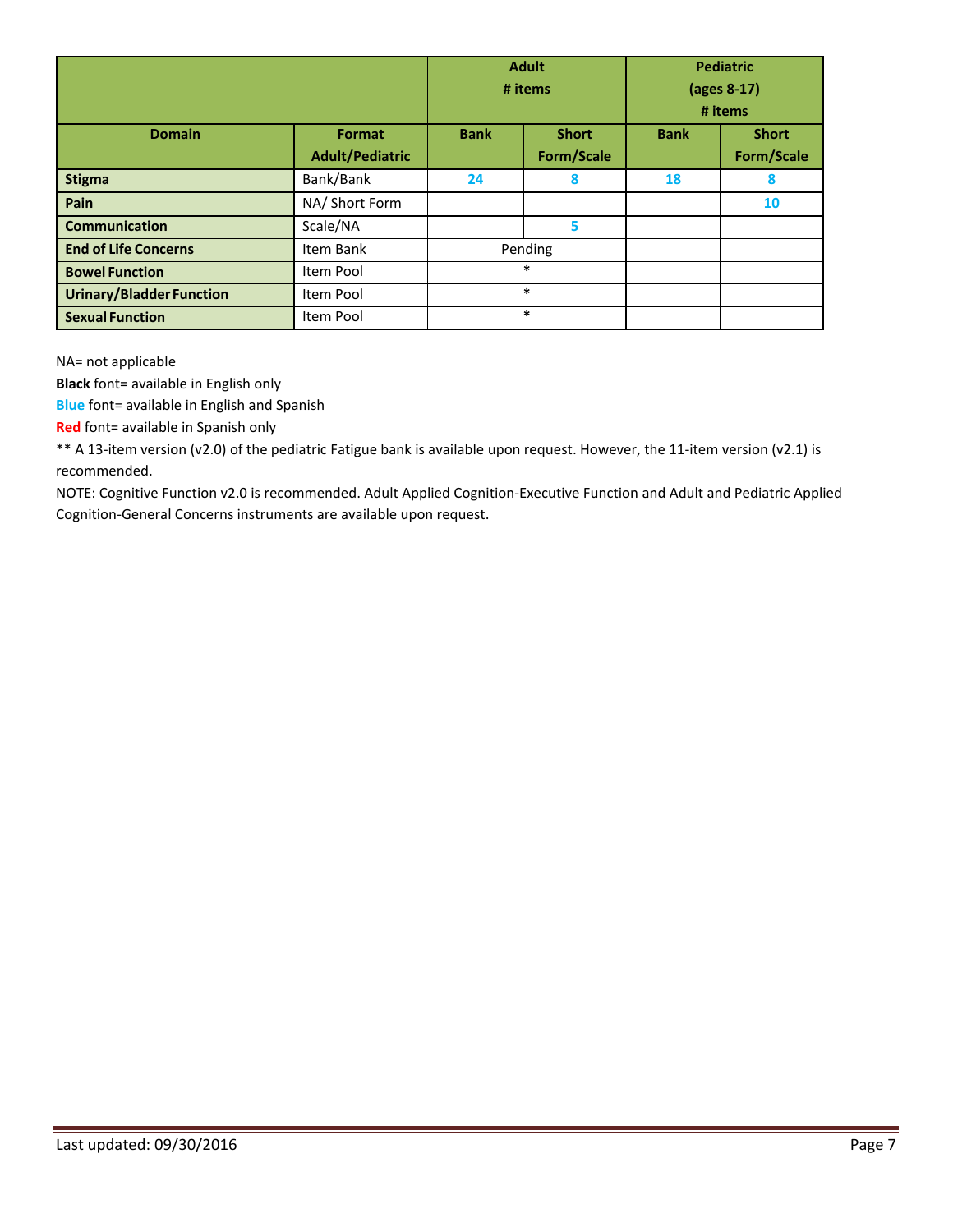# **The NIH Toolbox for Assessment of Neurological and Behavioral Function**



The NIH Toolbox is a multidimensional set of royalty-free, performance-based and self-report measures that assess cognitive, motor, sensory, and emotional function in people ages 3-85. Available in both English and Spanish, the NIH Toolbox can be used across diverse study designs and settings. The NIH Toolbox can be administered within two hours and divides tests into four domain batteries: Cognition, Motor, Sensation, and Emotion (self- and parent-report). In addition, within some domains, there are supplemental measures. The measures have been normed and validated in a broad sample of the U.S. population. Additional supplemental measures are available. Visit [www.nihtoolbox.org](http://www.nihtoolbox.org/) for more information.

| <b>Domain</b> | <b>Subdomain</b>                    | <b>Measure Name</b><br>* indicates multiple age appropriate versions |
|---------------|-------------------------------------|----------------------------------------------------------------------|
| Cognition     | <b>Attention/Executive Function</b> | NIH Toolbox Flanker Inhibitory Control and Attention Test            |
| Cognition     | <b>Episodic Memory</b>              | <b>NIH Toolbox Picture Sequence Memory Test</b>                      |
| Cognition     | <b>Executive Function</b>           | <b>NIH Toolbox Dimensional Change Card Sort Test</b>                 |
| Cognition     | Language                            | <b>NIH Toolbox Oral Reading Recognition Test</b>                     |
| Cognition     | Language                            | <b>NIH Toolbox Picture Vocabulary Test</b>                           |
| Cognition     | Processing speed                    | <b>NIH Toolbox Pattern Comparison Processing Speed Test</b>          |
| Cognition     | <b>Working Memory</b>               | <b>NIH Toolbox List Sorting Working Memory Test</b>                  |
| Motor         | <b>Balance</b>                      | <b>NIH Toolbox Standing Balance Test</b>                             |
| Motor         | Dexterity                           | NIH Toolbox 9-hole Pegboard Dexterity Test                           |
| Motor         | Endurance                           | NIH Toolbox 2-minute Walk Endurance Test                             |
| Motor         | Locomotion                          | NIH Toolbox 4-Meter Walk Gait Speed Test                             |
| Motor         | Strength                            | <b>NIH Toolbox Grip Strength Test</b>                                |
| Sensation     | Audition                            | <b>NIH Toolbox Words-in-Noise Test</b>                               |
| Sensation     | Olfaction                           | <b>NIH Toolbox Odor Identification Test</b>                          |
| Sensation     | Pain                                | <b>NIH Toolbox Pain Intensity Test</b>                               |
| Sensation     | Pain                                | <b>NIH Toolbox Pain Interference Test</b>                            |
| Sensation     | Taste                               | <b>NIH Toolbox Regional Taste Intensity Test</b>                     |
| Sensation     | Vestibular                          | <b>NIH Toolbox Dynamic Visual Acuity Test</b>                        |
| Sensation     | Vision                              | <b>NIH Toolbox Visual Acuity Test</b>                                |
| Emotion       | Negative Affect-Anger               | NIH Toolbox Anger-Affect Survey*                                     |
| Emotion       | Negative Affect-Anger               | <b>NIH Toolbox Anger-Hostility Survey</b>                            |
| Emotion       | Negative Affect-Anger               | <b>NIH Toolbox Anger-Physical Aggression Survey</b>                  |
| Emotion       | Negative Affect-Fear                | NIH Toolbox Fear-Affect Survey*                                      |
| Emotion       | Negative Affect-Fear                | <b>NIH Toolbox Fear-Over Anxious Survey</b>                          |
| Emotion       | Negative Affect-Fear                | <b>NIH Toolbox Fear-Somatic Arousal Survey</b>                       |
| Emotion       | Negative Affect-Fear                | <b>NIH Toolbox Separation Anxiety Survey</b>                         |
| Emotion       | <b>Negative Affect-Sadness</b>      | NIH Toolbox Sadness Survey*                                          |
| Emotion       | Psychological Well-Being            | NIH Toolbox General Life Satisfaction Survey*                        |

#### Table 7: NIH Toolbox Instruments Available on Assessment Center [\(www.assessmentcenter.net\)](http://www.assessmentcenter.net/)

Last updated: 09/30/2016 **Page 8**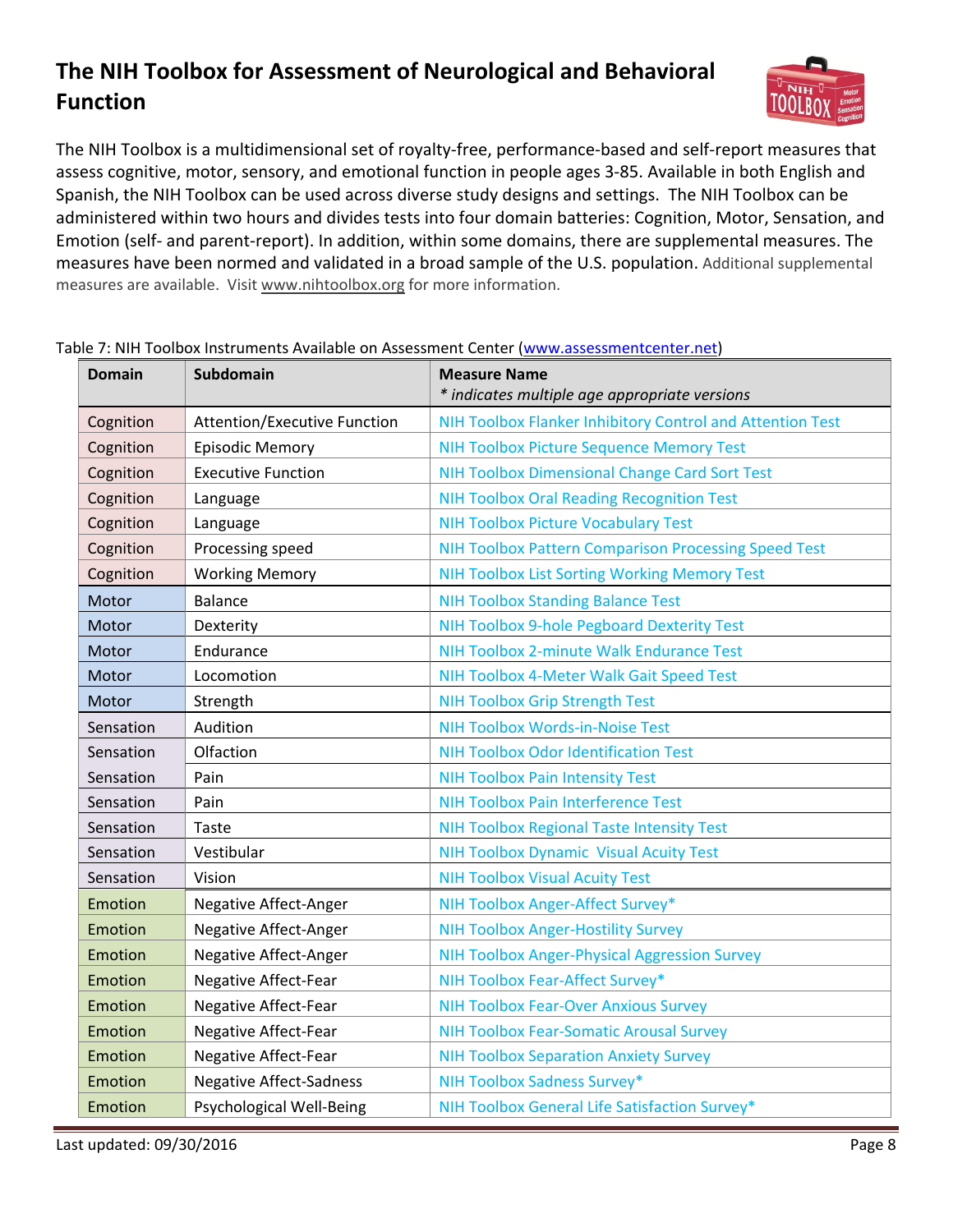| <b>Domain</b> | <b>Subdomain</b>                  | <b>Measure Name</b><br>* indicates multiple age appropriate versions |  |  |
|---------------|-----------------------------------|----------------------------------------------------------------------|--|--|
| Emotion       | <b>Psychological Well-Being</b>   | <b>NIH Toolbox Meaning and Purpose Survey</b>                        |  |  |
| Emotion       | Psychological Well-Being          | NIH Toolbox Positive Affect Survey*                                  |  |  |
| Emotion       | Social Relationships              | <b>NIH Toolbox Friendship Survey</b>                                 |  |  |
| Emotion       | Social Relationships              | <b>NIH Toolbox Loneliness Survey</b>                                 |  |  |
| Emotion       | Social Relationships              | <b>NIH Toolbox Positive Peer Interaction Survey</b>                  |  |  |
| Emotion       | Social Relationships              | <b>NIH Toolbox Social Withdrawal Survey</b>                          |  |  |
| Emotion       | Social Relationships              | NIH Toolbox Empathic Behaviors Survey*                               |  |  |
| Emotion       | Social Relationships              | <b>NIH Toolbox Peer Rejection Survey</b>                             |  |  |
| Emotion       | Social Relationships              | <b>NIH Toolbox Perceived Hostility Survey</b>                        |  |  |
| Emotion       | Social Relationships              | <b>NIH Toolbox Perceived Rejection Survey</b>                        |  |  |
| Emotion       | Social Relationships              | <b>NIH Toolbox Emotional Support Survey</b>                          |  |  |
| Emotion       | Social Relationships              | <b>NIH Toolbox Instrumental Support Survey</b>                       |  |  |
| Emotion       | Stress & Self-Efficacy            | NIH Toolbox Perceived Stress Survey*                                 |  |  |
| Emotion       | <b>Stress &amp; Self-Efficacy</b> | NIH Toolbox Self-Efficacy Survey*                                    |  |  |

Instruments in blue are available in English and Spanish.